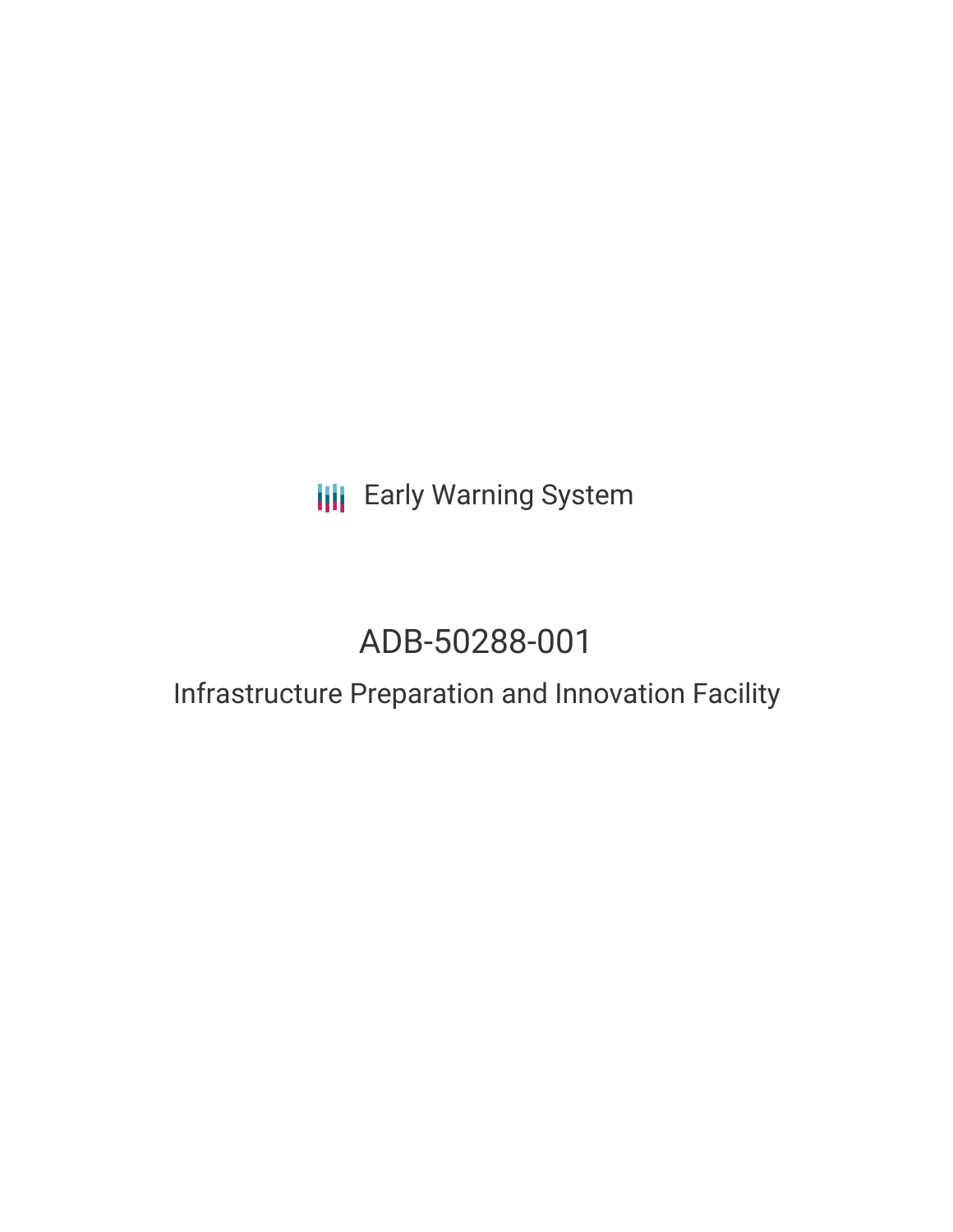

#### **Quick Facts**

| <b>Countries</b>               | Philippines                  |
|--------------------------------|------------------------------|
| <b>Financial Institutions</b>  | Asian Development Bank (ADB) |
| <b>Status</b>                  | Approved                     |
| <b>Bank Risk Rating</b>        | C                            |
| <b>Voting Date</b>             | 2017-10-27                   |
| <b>Borrower</b>                | Republic of the Philippines  |
| <b>Sectors</b>                 | Infrastructure               |
| <b>Investment Type(s)</b>      | Loan                         |
| <b>Investment Amount (USD)</b> | \$100.00 million             |
| <b>Loan Amount (USD)</b>       | \$100.00 million             |
| <b>Project Cost (USD)</b>      | \$164.06 million             |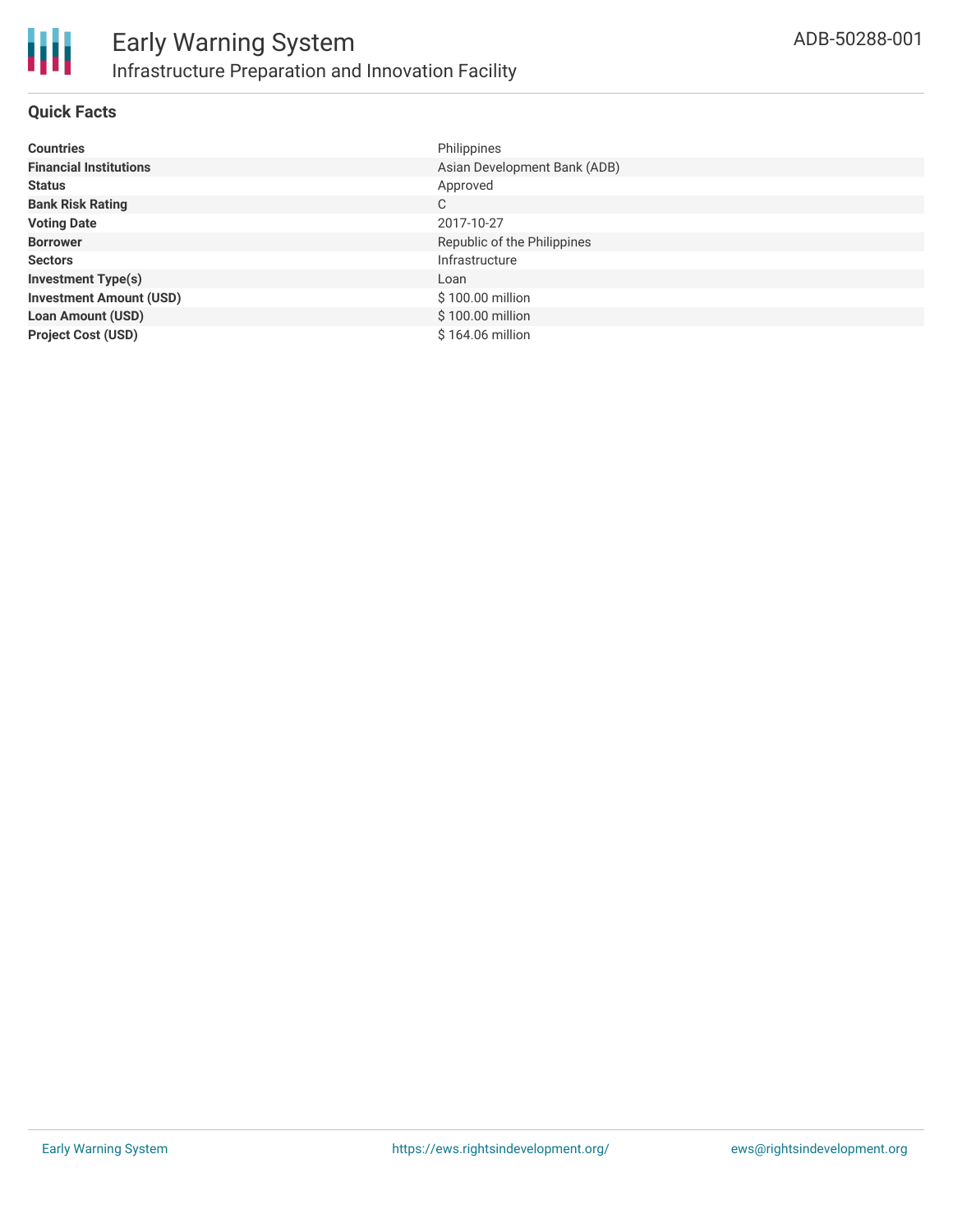

#### **Project Description**

This technical assistance loan will directly support DPWH and DOTR to deliver infrastructure projects.

ADB documents state that the "key benefits include: (i) effective identification, analysis, and planning for infrastructure gaps, especially roads, urban transport, urban water, sanitation, and flood management; (ii) addressing critical constraints such as resettlement processes and inadequate access to international knowledge, best practices, innovation, and technology; and (iii) implementation management of sophisticated public infrastructure projects with international expertise to supplement national expertise and resources. The Project will also help address key operational areas for ADB through gap analysis and support for country system development in key areas such as: (i) land acquisition; (ii) procurement; and (iii) start-up delays."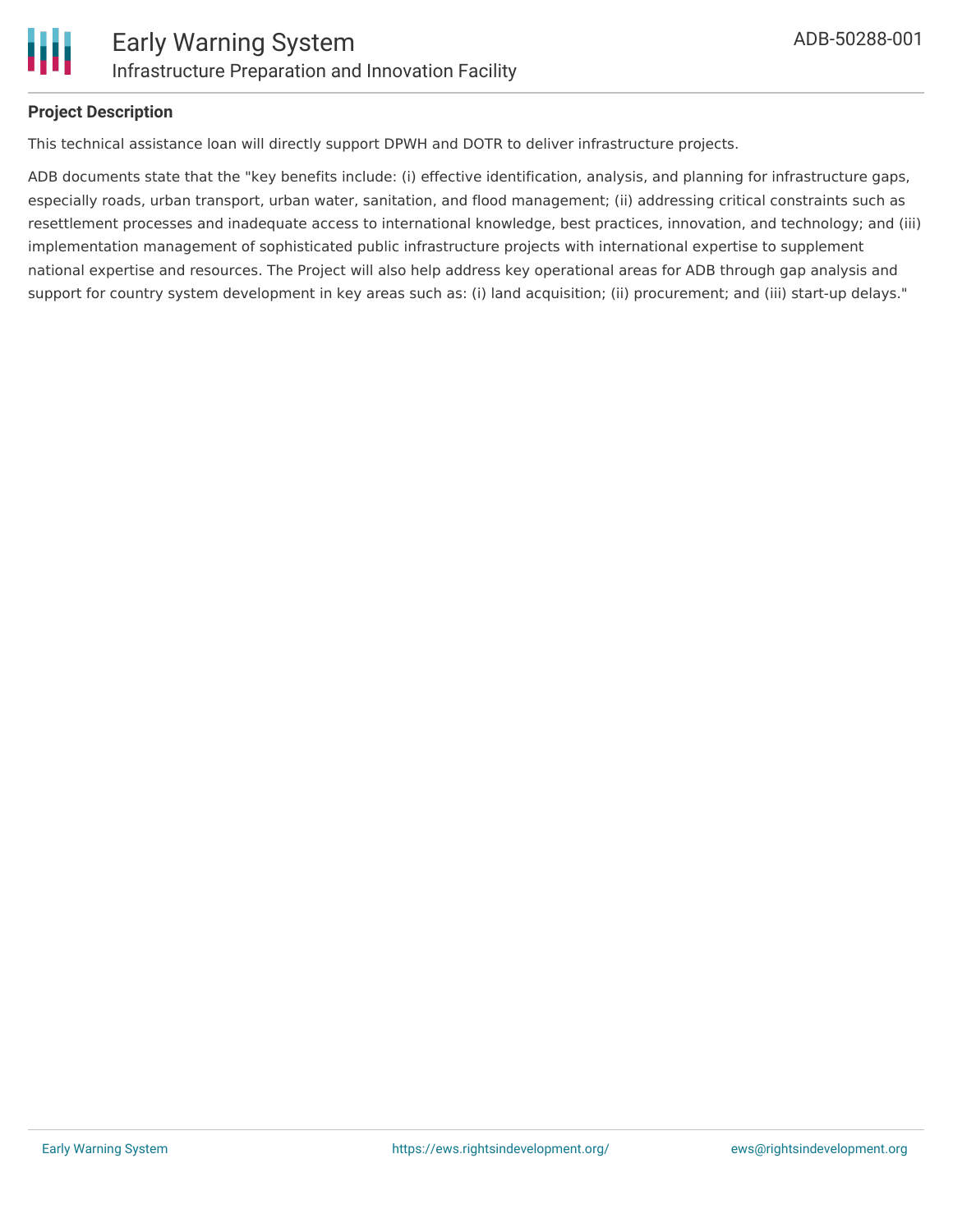

## Early Warning System Infrastructure Preparation and Innovation Facility

#### **Investment Description**

Asian Development Bank (ADB)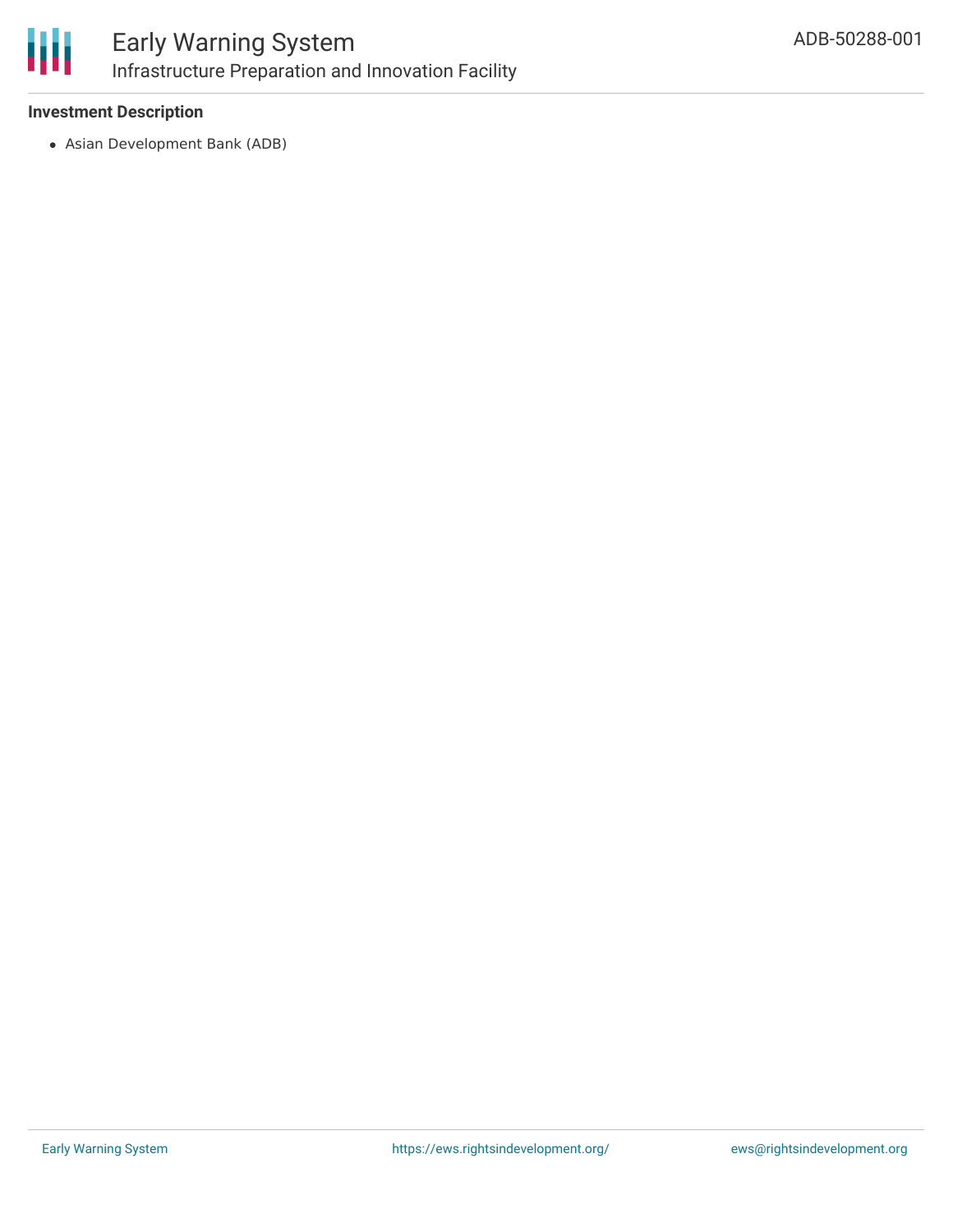

#### **Contact Information**

Department of Finance DOF Building Bangko Sentral ng Pilipinas Complex Roxas Blvd., Manila, Philippines

#### ACCOUNTABILITY MECHANISM OF ADB

The Accountability Mechanism is an independent complaint mechanism and fact-finding body for people who believe they are likely to be, or have been, adversely affected by an Asian Development Bank-financed project. If you submit a complaint to the Accountability Mechanism, they may investigate to assess whether the Asian Development Bank is following its own policies and procedures for preventing harm to people or the environment. You can learn more about the Accountability Mechanism and how to file a complaint at: http://www.adb.org/site/accountability-mechanism/main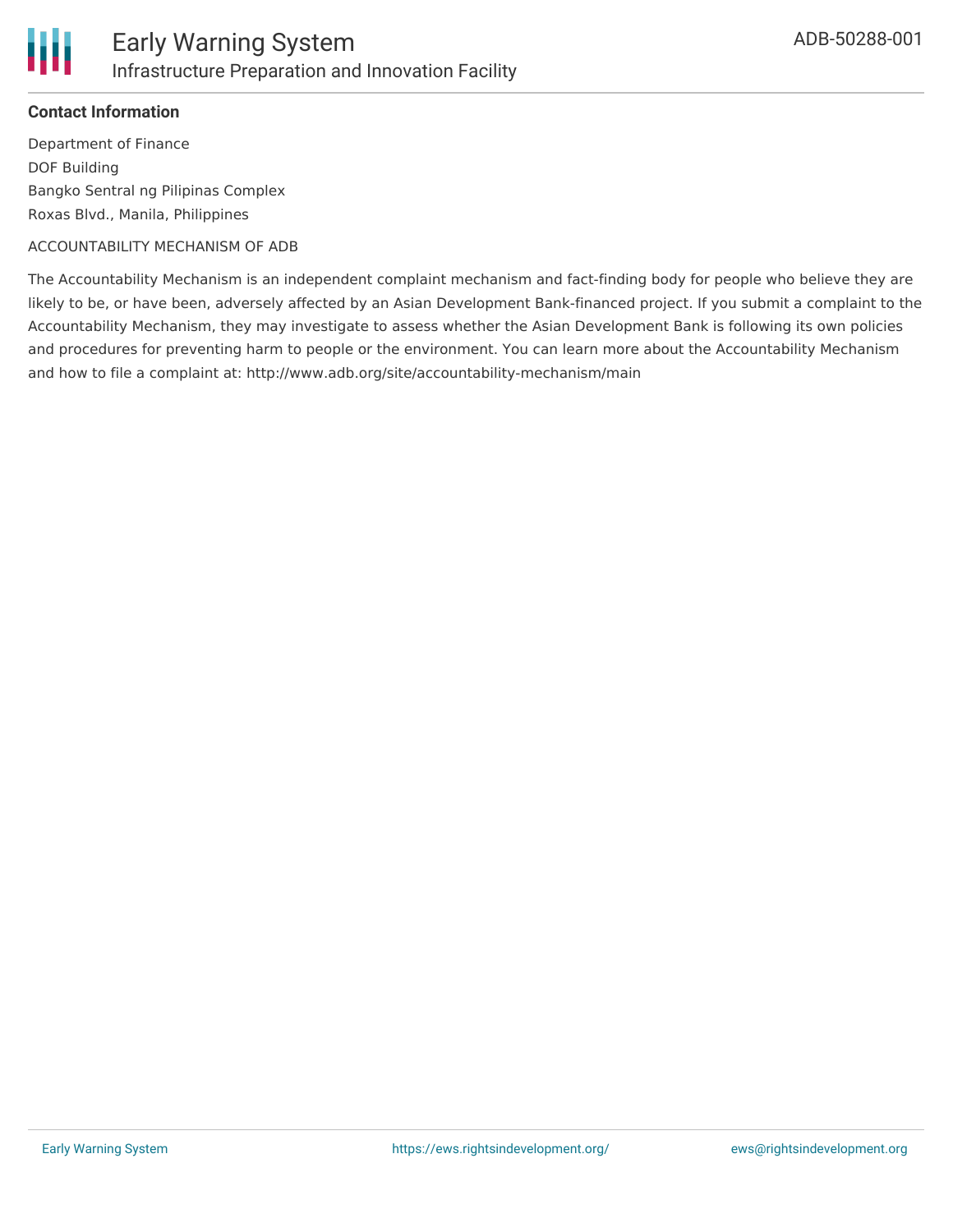

### Early Warning System Infrastructure Preparation and Innovation Facility

#### **Bank Documents**

- [Infrastructure](https://ewsdata.rightsindevelopment.org/files/documents/01/ADB-50288-001_o0C5i2Y.pdf) Preparation and Innovation Facility: Initial Poverty and Social Analysis [\[Original](https://www.adb.org/projects/documents/phi-infrastructure-preparation-and-innovation-facility-ipsa) Source]
- Infrastructure Preparation and Innovation Facility: Project [Administration](https://www.adb.org/projects/documents/phi-50288-001-pam) Manual
- Infrastructure Preparation and Innovation Facility: Report and [Recommendation](https://www.adb.org/projects/documents/phi-50288-001-rrp) of the President
- Loan [Agreement](https://www.adb.org/projects/documents/phi-50288-001-lna)
- Project [Disclosure](https://ewsdata.rightsindevelopment.org/files/documents/01/ADB-50288-001.pdf) PDF [\[Original](https://www.adb.org/printpdf/projects/50288-001/main) Source]